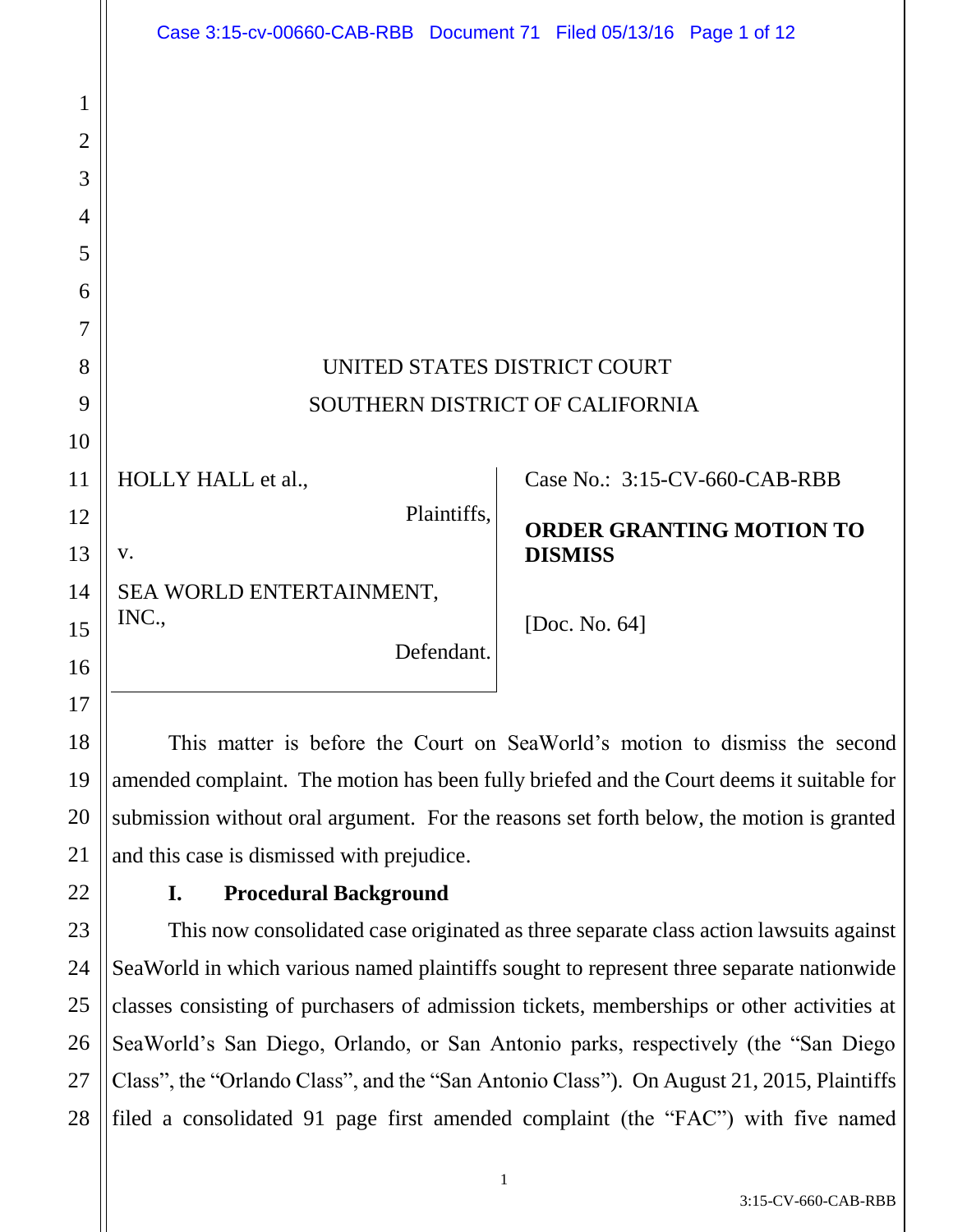plaintiffs: Holly Hall, Paul Danner, Valerie Simo, Joyce Kuhl, and Elaine Browne. Each of the five named plaintiffs, on behalf of themselves and the three putative classes, alleged that they would not have purchased tickets to SeaWorld's parks had they known at the time what they claim to know now about the treatment and condition of the killer whales (also referred to as "orcas") held in captivity at the parks. To that end, Plaintiffs alleged that SeaWorld misled and deceived them and other consumers about the treatment and conditions of the killer whales in violation of various consumer statutes in California, Florida, and Texas.

 The FAC asserted four claims on behalf of the San Diego Class: (1) violation of the California Unfair Competition Law (the "UCL"); (2) violation of the California False Advertising Law (the "FAL"); (3) violation of the California Consumer Legal Remedies Act (the "CLRA"); and (4) Deceit. It also asserted claims on behalf of the Orlando Class and the San Antonio Class for violations of the Florida Deceptive and Unfair Trade Practices Act ("FDUTPA") and the Texas Deceptive Trade Practices – Consumer Protection Act ("TDTPA"), respectively, and for unjust enrichment. The FAC sought restitution, including a refund of the amounts class members paid for admission to the parks, and injunctive relief.

On October 5, 2015, SeaWorld moved to dismiss the FAC. After consideration of extensive briefing from the parties, the Court granted the motion and dismissed the FAC without prejudice on December 23, 2015. The opinion articulates several grounds for dismissal.

First, the Court noted at the outset that all four San Diego Class claims were "premised on the same course of allegedly fraudulent conduct and based on the same alleged misrepresentations and omissions, meaning all of the claims are grounded in fraud and must be pled with particularity pursuant to the heightened pleading standards in Rule 9(b). All four claims require allegations of actual reliance, at least by the named plaintiffs, for those plaintiffs to have standing." [Doc. No. 59 at 4-5.] The Court then held that the named San Diego Plaintiffs lacked standing to bring any fraud-based claims based on

1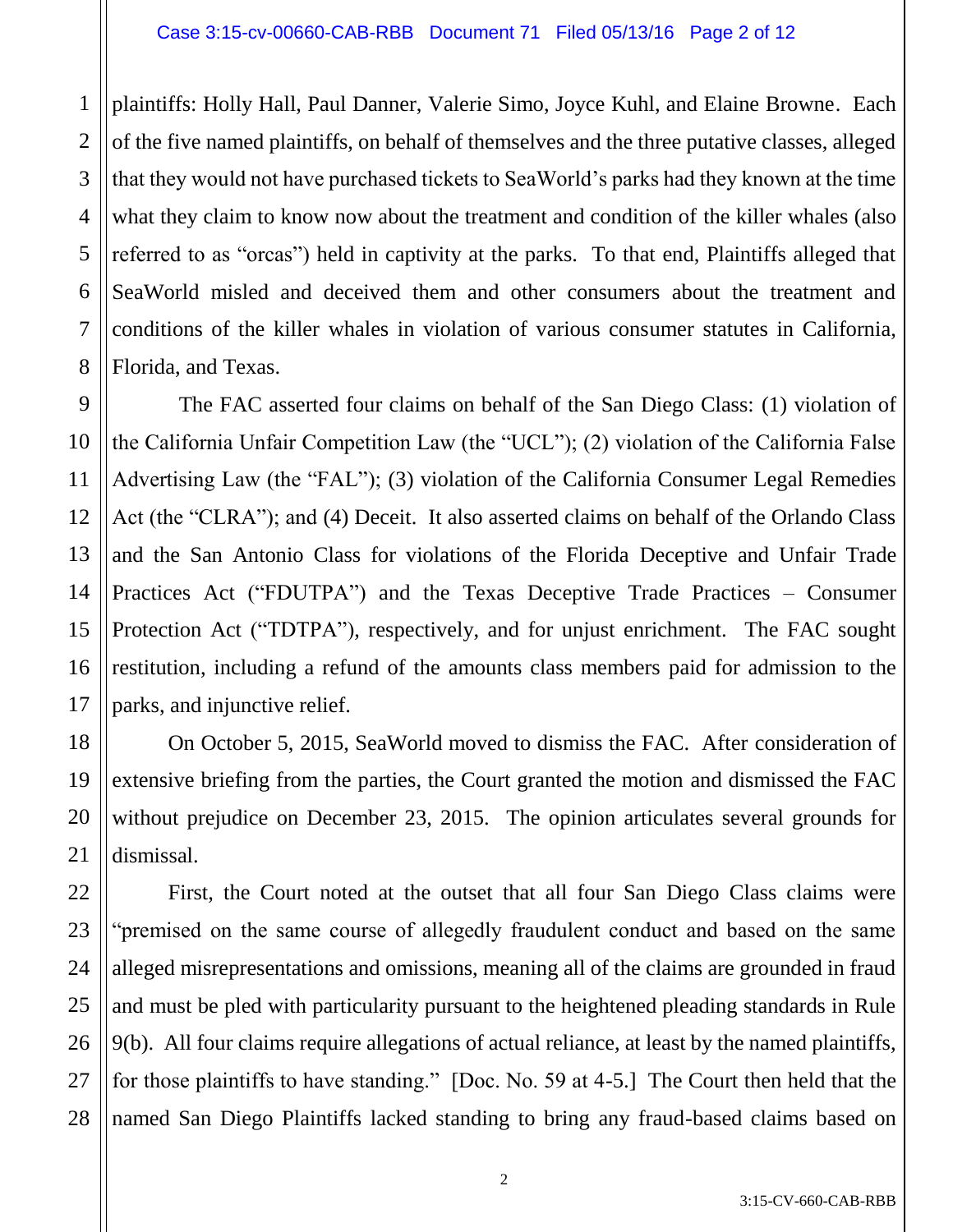alleged affirmative misrepresentations by SeaWorld because "the complaint does not allege (let alone with any specificity) that any of the named plaintiffs saw and relied on SeaWorld's statements about its treatment of whales when purchasing their tickets." [*Id.* at 10.]

Second, the Court held that "because SeaWorld had no duty to disclose the details of the health and conditions of the whales in captivity, the San Diego Plaintiffs could not have relied on SeaWorld's failure to disclose information about the health or conditions of the whales," and that therefore the San Diego Plaintiffs also lacked standing to bring any fraud claims based on pure omissions. [*Id.* at 15.]

Third, the Court held that even if the San Diego Plaintiffs had alleged reliance sufficient to establish standing, the San Diego Class claims were deficient because they were not pled with particularity as required by Federal Rule of Civil Procedure 9(b). After specifically evaluating each of the fifteen alleged misrepresentations listed in the opposition brief, the Court noted that "[n]owhere in the FAC do Plaintiffs specify when they were exposed to any of these statements and which ones they found material and relied on. Moreover, based on the specifics that can be discerned from the FAC, most of the alleged statements were made after Plaintiffs purchased their tickets, meaning Plaintiffs could not have relied on them when making their purchase." [*Id.* at 25.] In addition, with respect to alleged omissions, the Court held that the FAC was inadequately pled because it did not "plead with specificity where any omitted information could have been revealed such that Plaintiffs would have seen it prior to purchasing their tickets." [*Id.* at 26.]

Fourth, the Court dismissed the Orlando Plaintiffs' and San Antonio Plaintiffs' claims for the same lack of standing and lack of specificity that were fatal to the San Diego Plaintiffs' claims.

Finally, the Court separately dismissed Plaintiffs' request for injunctive relief for lack of standing and the CLRA claim because tickets to SeaWorld are neither "goods" nor "services" within the meaning of the CLRA.

28

1

2

3

4

5

6

7

8

9

10

11

12

13

14

15

16

17

18

19

20

21

22

23

24

25

26

27

Ultimately, the Court dismissed the San Diego Plaintiffs' fraud-based pure omission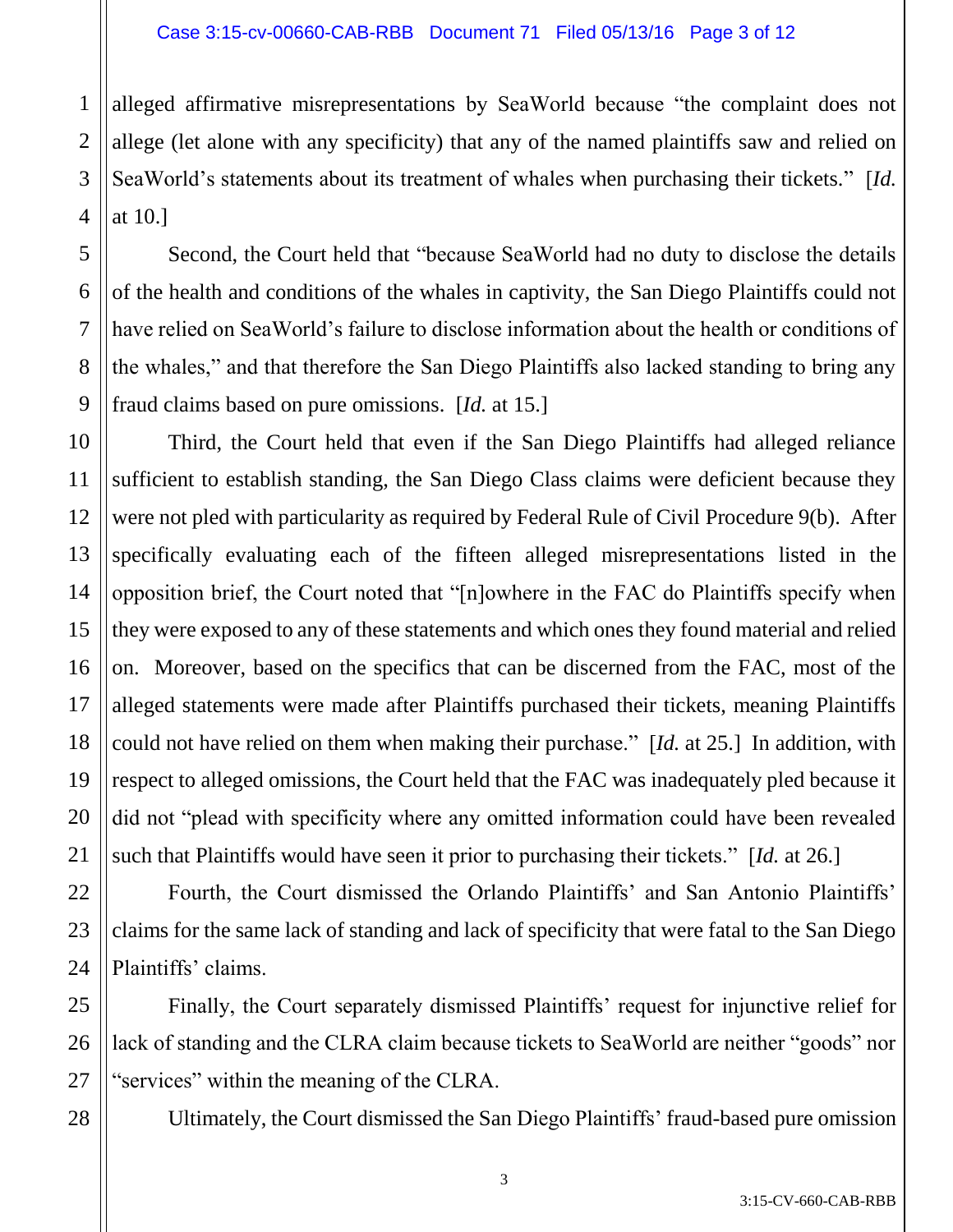1 claims, the CLRA claim, and all injunctive relief claims, with prejudice. All remaining claims were dismissed without prejudice. The order granted Plaintiffs leave to file a second amended complaint.

On January 25, 2016, Plaintiffs filed a second amended complaint ("SAC"), and SeaWorld has filed another motion to dismiss. The motion has been fully briefed and has been taken under submission.

## **II. New Allegations in the SAC**

The FAC was over 90 pages long and the Court summarized the relevant allegations in its prior dismissal order. The SAC is 100 pages long despite removing the CLRA claim and request for injunctive relief. It does not remove any factual allegations and is largely identical to the FAC. Indeed, the SAC even retains and adds allegations to a section with the heading "SeaWorld Has a Duty to Disclose to Consumers its Treatment of Captive Orcas and their Actual Condition" even though the Court explicitly held that SeaWorld *did not* have such a duty to disclose when dismissing the FAC. Ultimately, the new allegations in the SAC fall into a seven categories:

(1) A host of footnotes providing the websites where various alleged false statements could be found on the date the SAC was filed;

(2) Allegations that "[e]ach plaintiff had previously visited a SeaWorld amusement park and attended a Shamu Show prior to their respective purchases" [Doc. No. 60 at  $\P$ [25, 282];

(3) Allegations of additional alleged false statements made by SeaWorld trainers during Shamu shows, in SeaWorld promotional materials, and by SeaWorld executives [*Id.* at ¶¶ 43, 47, 48, 176, 199, 200];

(4) Allegations of additional alleged false statements made by SeaWorld executives or employees after the FAC was filed [*Id.* at ¶¶ 256, 257];

(5) Allegations in the above-referenced "Duty to Disclose" section that Plaintiffs relied "on the belief that SeaWorld's captive orcas were healthy and thriving at SeaWorld," which belief was "based upon the information communicated by SeaWorld over the course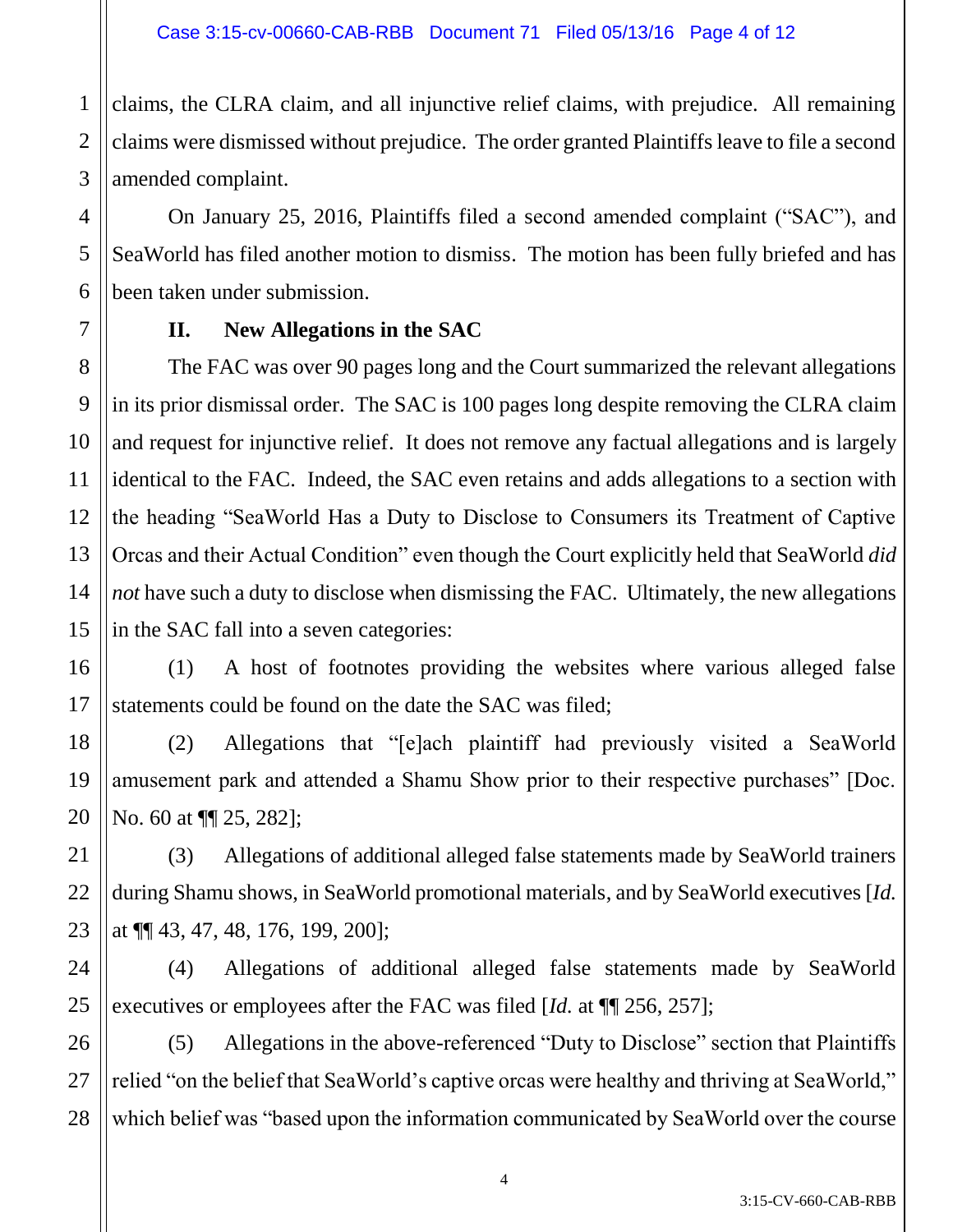#### Case 3:15-cv-00660-CAB-RBB Document 71 Filed 05/13/16 Page 5 of 12

1 2 3 4 5 of its long-term, extensive advertising campaign, during its Shamu shows, and in its parks." The SAC then alleges that if SeaWorld had "told the truth about the condition and treatment of SeaWorld's captive orcas, either at its Shamu Shows or otherwise in promotional materials at SeaWorld's parks," Plaintiffs would not have purchased the tickets in question in this lawsuit and would have demanded a refund for their prior visit. [*Id.* at ¶¶ 283-85, 291];

(6) Allegations that SeaWorld's treatment of its captive whales violates the UCL because they are unlawful under California Penal Code Section 597(b) [*Id.* at ¶¶ 310-11]; and

(7) Legal argument and citations concerning the FDUTPA claim [*Id.* at ¶¶ 341- 43.].

The SAC asserted the same claims as the FAC, with the exception of the CLRA claim, which the Court had dismissed with prejudice.

## **III. Legal Standard**

The Court applies the same legal standards to the instant motion as it did to SeaWorld's motion to dismiss the FAC. Specifically, in most cases, to survive a motion to dismiss under Rule 12(b)(6), "a complaint must contain sufficient factual matter, accepted as true, to 'state a claim to relief that is plausible on its face.'" *Ashcroft v. Iqbal*, 556 U.S. 662, 678 (2009) (quoting *Bell Atlantic Corp. v. Twombly*, 550 U.S. 544, 570 (2007)). Thus, the Court "accept[s] factual allegations in the complaint as true and construe[s] the pleadings in the light most favorable to the nonmoving party." *Manzarek v. St. Paul Fire & Marine Ins. Co.*, 519 F.3d 1025, 1031 (9th Cir. 2008). On the other hand, the Court is "not bound to accept as true a legal conclusion couched as a factual allegation." *Iqbal*, 556 U.S. at 678; *see also Lee v. City of Los Angeles*, 250 F.3d 668, 679 (9th Cir. 2001) ("Conclusory allegations of law are insufficient to defeat a motion to dismiss"). Nor is the Court "required to accept as true allegations that contradict exhibits attached to the Complaint or . . . allegations that are merely conclusory, unwarranted deductions of fact, or unreasonable inferences." *Daniels-Hall v. Nat'l Educ. Ass'n*, 629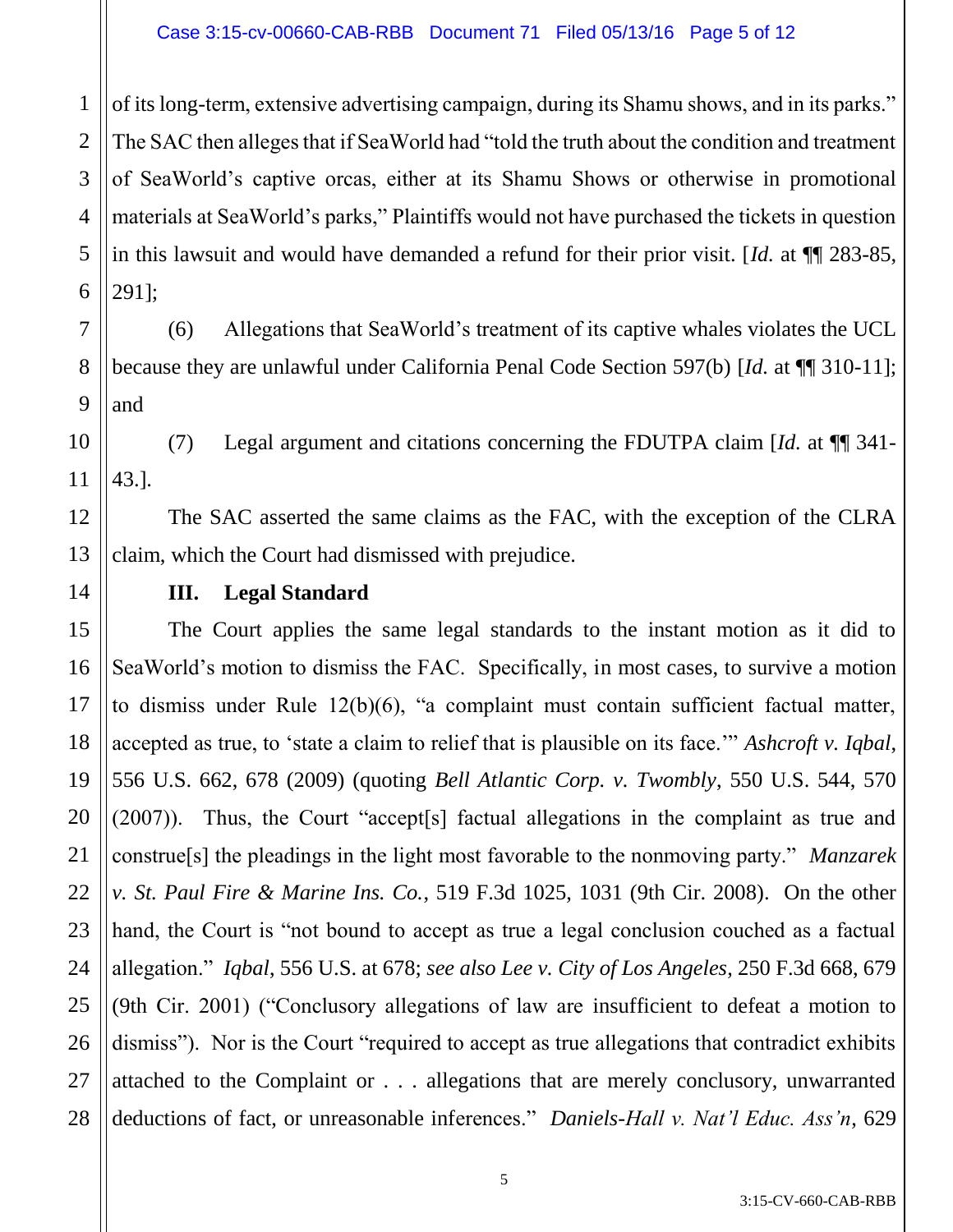1

5

7

8

9

10

11

12

13

15

16

17

19

2 3 4 F.3d 992, 998 (9th Cir. 2010). "In sum, for a complaint to survive a  $[12(b)(6)]$  motion to dismiss, the non-conclusory factual content, and reasonable inferences from that content, must be plausibly suggestive of a claim entitling the plaintiff to relief." *Moss v. U.S. Secret Serv.*, 572 F.3d 962, 969 (9th Cir. 2009) (quotations omitted).

6 14 18 20 Here, however, most of Plaintiffs' claims are based on alleged fraud and are therefore subject to the heightened pleading standard under Rule 9(b), which requires plaintiffs to "state with particularity the circumstances constituting fraud." Fed. R.Civ. P. 9(b). "Rule 9(b) demands that the circumstances constituting the alleged fraud be specific enough to give defendants notice of the particular misconduct so that they can defend against the charge and not just deny that they have done anything wrong." *Kearns v. Ford Motor Co.*, 567 F.3d 1120, 1124 (9th Cir. 2009) (internal quotation marks and ellipses omitted); *Moore v. Kayport Package Exp., Inc.*, 885 F.2d 531, 540 (9th Cir. 1989) ("A pleading is sufficient under [R]ule 9(b) if it identifies the circumstances constituting fraud so that a defendant can prepare an adequate answer from the allegations."). "Averments of fraud must be accompanied by the *who, what, when, where, and how* of the misconduct charged." *Kearns*, 567 F.3d at 1124 (quoting *Vess v. Ciba-Geigy Corp. USA*, 317 F.3d 1097, 1106 (9th Cir. 2003)) (*emphasis* added; internal quotation marks omitted). Thus, when a plaintiff claims that a statement is false or misleading, "[t]he plaintiff must set forth *what* is false or misleading about a statement, and *why* it is false." *Vess*, 317 F.3d at 1106 (*emphasis* added; internal quotation marks omitted).

21 22 23 24 25 26 27 28 Rule 9(b)'s heightened pleading requirements serve "three purposes: (1) to provide defendants with adequate notice to allow them to defend the charge and deter plaintiffs from the filing of complaints 'as a pretext for the discovery of unknown wrongs'; (2) to protect those whose reputation would be harmed as a result of being subject to fraud charges; and (3) to 'prohibit  $\lceil \cdot \rceil$  plaintiff[s] from unilaterally imposing upon the court, the parties and society enormous social and economic costs absent some factual basis.'" *Kearns*, 567 F.3d at 1125 (quoting *In re Stac Elecs. Sec. Litig.*, 89 F.3d 1399, 1405 (9th Cir. 1996)) (brackets in original). These heightened pleading requirements are equally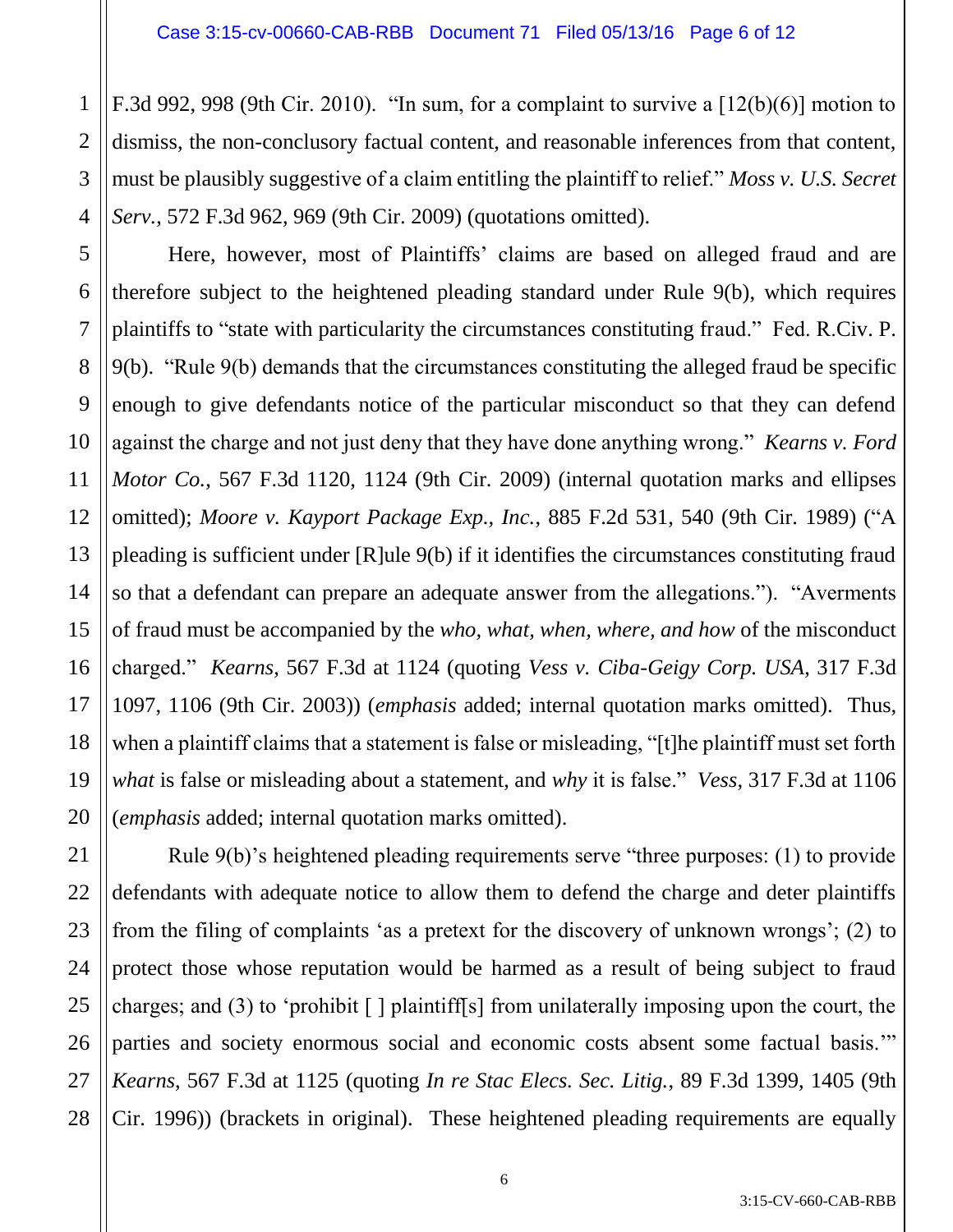1 2 applicable to fraud claims based on omissions or nondisclosures by a defendant. *See Kearns*, 567 F.3d at 1127 ("Because the Supreme Court of California has held that nondisclosure is a claim for misrepresentation in a cause of action for fraud, it (as any other fraud claim) must be pleaded with particularity under Rule 9(b).").

**IV. Discussion**

Based on the minimal and superficial allegations added to the SAC and Plaintiffs' arguments in opposition to SeaWorld's motion to dismiss, it appears that Plaintiffs have treated the Court's grant of leave to file the SAC more as an opportunity to seek reconsideration of the Court's prior dismissal order than as a chance to remedy the pleading deficiencies identified by the Court in that order. In short, the SAC still does not allege reliance sufficient to create standing for the named Plaintiffs on their fraud claims and even if it did, the SAC still does not plead the purported misrepresentations with particularity. Accordingly, the discussion and analysis in the Court's prior order is equally applicable to the SAC, and the Court declines Plaintiff's thinly veiled request for reconsideration of that order. Nevertheless, the new allegations in the SAC are discussed briefly below.

# **A. The San Diego Class Claims**

# **1. Standing**

One deficiency of the FAC was the lack of any allegations that "the named plaintiffs actually saw or read *any* advertising or statements made by SeaWorld prior to purchasing their tickets." [Doc. No. 59 at 10.] In their opposition, the only new allegations in the SAC that Plaintiffs cite as establishing standing are that the named Plaintiffs had visited SeaWorld and attended a Shamu show prior to the ticket purchases at issue in this lawsuit, and that during the Shamu shows SeaWorld did not disclose the alleged "true facts" about the condition of the killer whales.

These new allegations do not establish standing for all of the same reasons articulated in the prior dismissal order. The SAC does not allege any specific misrepresentations made during the Shamu show the named Plaintiffs attended that they relied on when purchasing tickets to return to the park. Further, because SeaWorld did not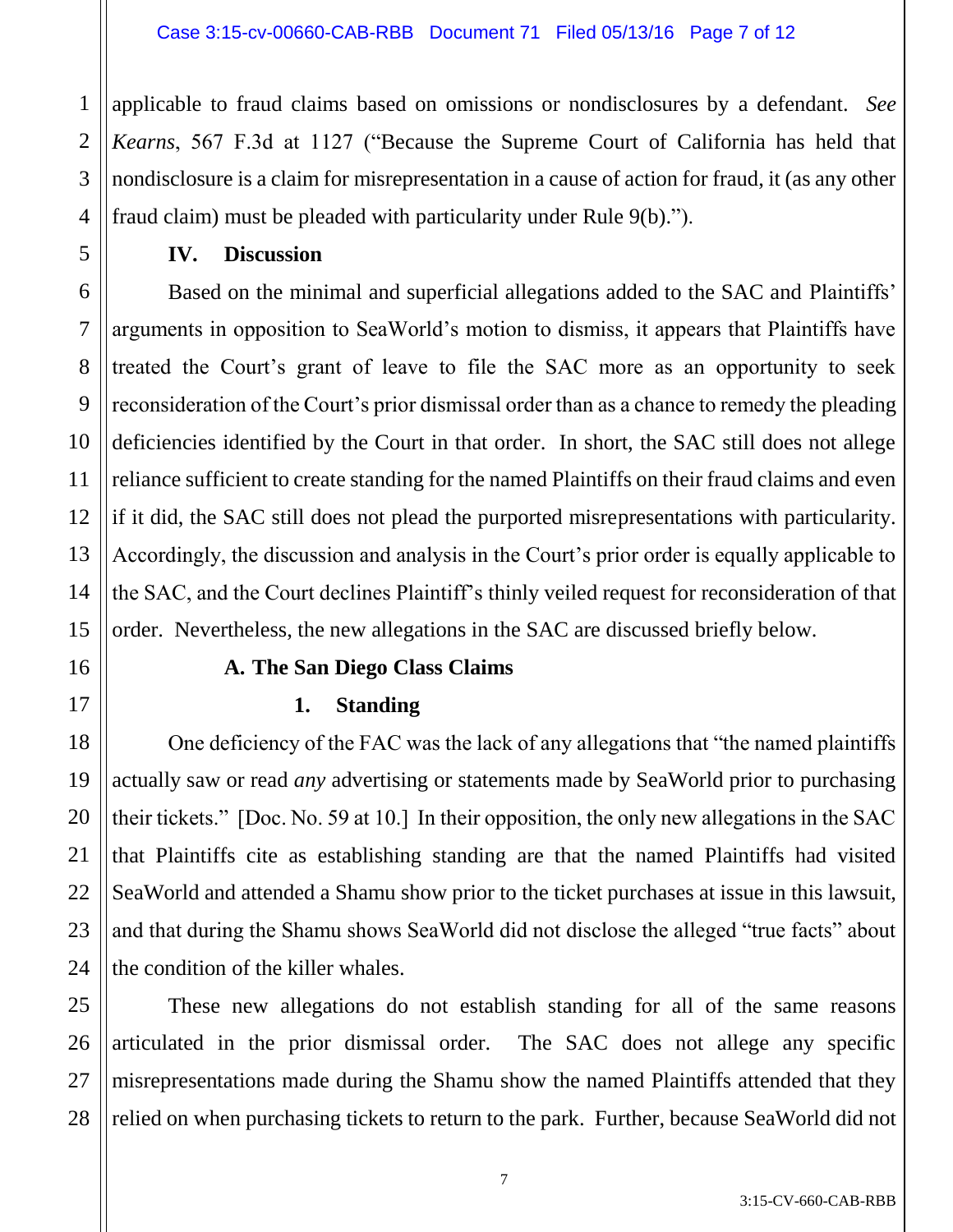1 2 3 4 5 have any duty to disclose information about the health or condition of the whales, the alleged failure to provide such information during the Shamu shows is not actionable. Accordingly, for all of the reasons set forth in the Court's prior order, Plaintiffs lack standing to bring their UCL, FAL, and deceit claims based on misrepresentations or omissions by SeaWorld.

6

7

8

9

10

11

12

13

14

15

16

17

18

19

20

21

#### **2. The Specifics of the Misrepresentations/Omissions**

 Another deficiency if the FAC was its failure to plead with particularity "the who, what, when, where, and how" of the misrepresentations or omissions at issue. *Kearns*, 567 F.3d at 124. The only additional details about the alleged misrepresentations included in the SAC are citations to websites where the statements could be found at the time the SAC was filed. The SAC, however, still fails to identify whether Plaintiffs actually saw such statements, when Plaintiffs saw them, where Plaintiffs saw them, and why such statements are measurably false. That an alleged false statement exists on the internet today does not provide the who, what, when, where, and how required for a fraud claim based on purported reliance on that false statement to make a purchase three years ago. Likewise, allegations that Plaintiffs attended a Shamu show prior to making their ticket purchases combined with general allegations that SeaWorld trainers have made misrepresentations at Shamu shows do not save the SAC without allegations that the alleged misrepresentations were made at the specific Shamu shows attended by Plaintiffs and that Plaintiffs specifically relied on such statements when purchasing the tickets in question here. Accordingly, the SAC does not remedy the FAC's failure to plead fraud with specificity.

22 23 24 25 26 27 28 As for fraud-based claims based on omissions, the order dismissing the FAC relied on the Ninth Circuit's opinion in *Wilson v. Hewlett–Packard Co.,* 668 F.3d 1136, 1141 (9th Cir. 2012), and held that SeaWorld had no duty to disclose information about the condition of the whales. The order, however, noted that Plaintiffs could assert an omission claim "to the extent the allegedly omitted material is directly 'contrary to a representation actually made by the defendant.'" [Doc. No. 59 at 33 citing *Wilson*, 668 F.3d at 1141.] In the SAC and in their opposition, however, Plaintiffs make no effort to comply with this limitation.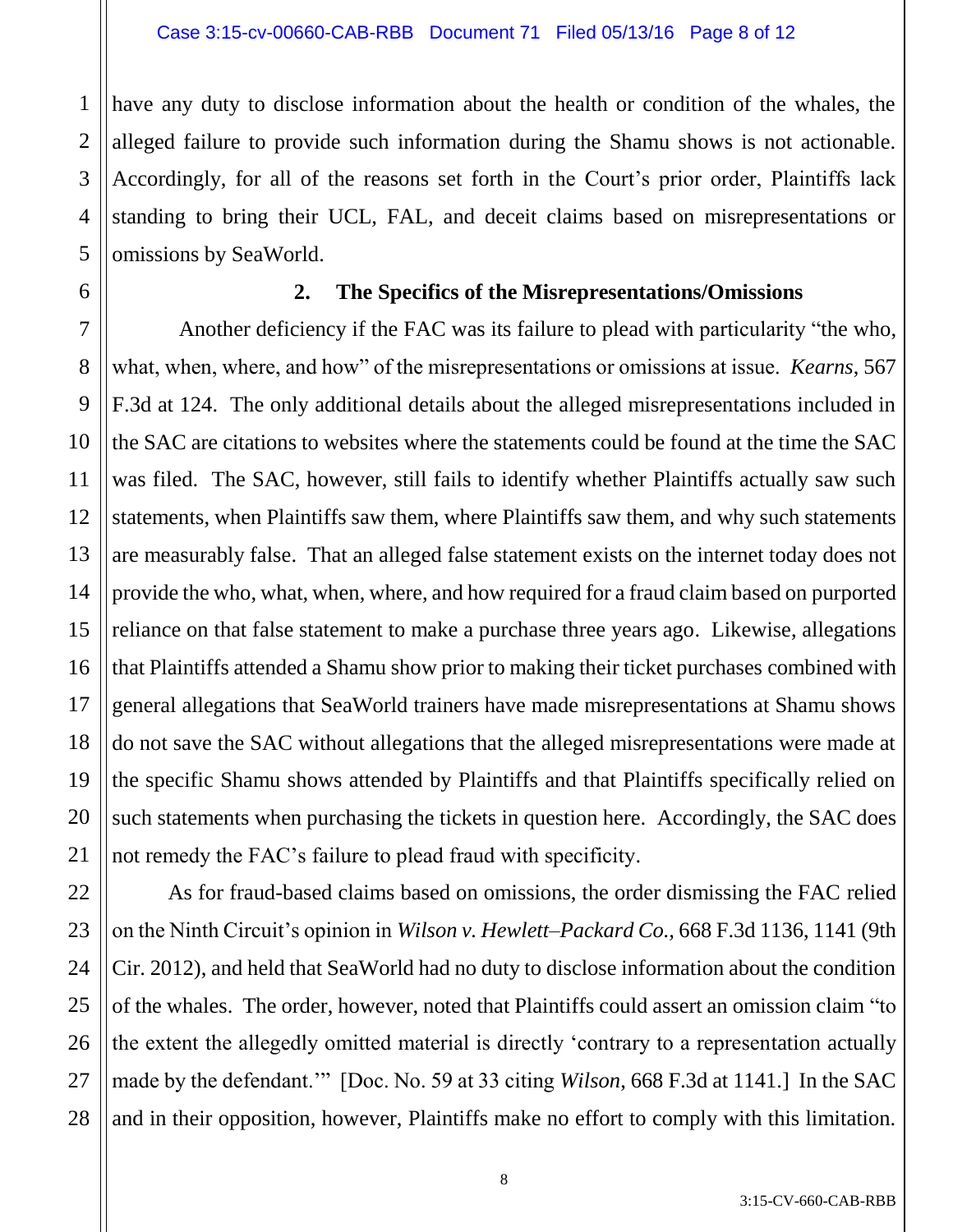Instead, the opposition blatantly re-argues that SeaWorld did in fact have a general duty to disclose the condition of the whales, relying on *Rutledge v. Hewlett Packard Co.*, 238 Cal. App. 4<sup>th</sup> 1164 (Cal. Ct. App. 2015), a case that Plaintiffs did not cite in their opposition to the motion to dismiss the FAC. The Court declines to reconsider its prior holding, and in any event is not persuaded that *Rutledge* renders *Wilson* bad law or stands for the existence of the truly limitless duty to disclose for which Plaintiffs argue here. Indeed, several recent federal opinions issued after *Rutledge* have relied on *Wilson* to hold that the defendants did not have duty to disclose information that did not pose safety risks to consumers. *See, e.g., McCoy v. Nestle USA, Inc.*, \_\_ F.Supp. 3d \_\_, No. 15-cv-4451-JCS, 2016 WL 1213904, at \*9-10 (N.D. Cal. Mar. 29, 2016) (holding that *Wilson*'s holding that "an obligation to disclose under California law extends only to matters of product safety" governs); *Hodsdon v. Mars, Inc.*, \_\_ F.Supp. 3d \_\_, No. 15-CV-04450-RS, 2016 WL 627383, at \*6 (N.D. Cal. Feb. 17, 2016) ("In light of *Wilson* and overwhelming authority, manufacturers are dutybound to disclose only information about a product's safety risks and product defects."); *Wirth v. Mars Inc.*, No. SACV151470DOCKESX, 2016 WL 471234, at \*3 (C.D. Cal. Feb. 5, 2016) ("Following *Wilson*, several federal district courts have reaffirmed that a manufacturer's duty to affirmatively disclose information to consumers is confined to safety issues."). Accordingly, the fraud claims in the SAC based a purported breach of a duty to disclose the health and condition of the whales are dismissed for all of the same reasons set forth in the Court's prior order.

# **3. UCL Claim Based on "Unlawful" Prong**

"An action under the UCL's unlawful prong 'borrows violations of other laws and treats them as unlawful practices that the unfair competition law makes independently actionable.'" *Wilson*, 668 F.3d at 1145-46 (quoting *Cel–Tech Commc'ns, Inc. v. L.A. Cellular Tel. Co.*, 20 Cal.4th 163, 180 (1999)). Here, the SAC adds an allegation that SeaWorld violated the UCL's "unlawful" prong because SeaWorld's "'business act[s] or practice[s]' violate Cal. Penal Code § 597(b)." [Doc. No. 60 at ¶ 310.] The SAC quotes the following portion of section 597(b):

1

3:15-CV-660-CAB-RBB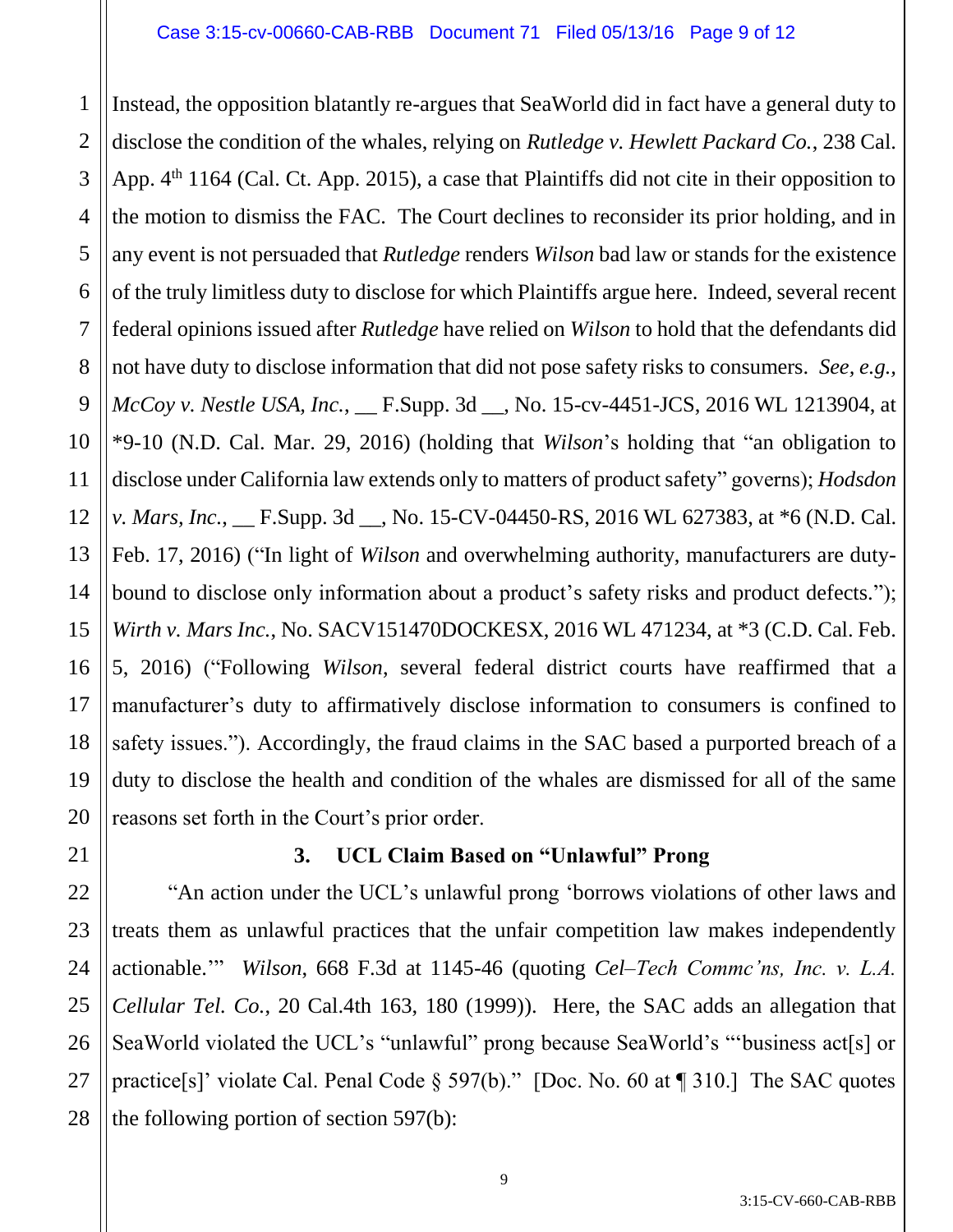#### Case 3:15-cv-00660-CAB-RBB Document 71 Filed 05/13/16 Page 10 of 12

whoever, having the charge or custody of any animal, either as owner or otherwise, subjects any animal to needless suffering, or inflicts unnecessary cruelty upon the animal, or in any manner abuses any animal, or fails to provide the animal with proper food, drink, or shelter or protection from the weather . . . .

[*Id.*] Although this claim under the unlawful prong of the UCL may not require allegations of reliance to the extent it is not based on misrepresentations or omissions, a plaintiff asserting a UCL claim based on violation of animal cruelty laws "must still show that the alleged violation caused or resulted in the loss of money or property." *Turcios v. Carma Labs., Inc.*, 296 F.R.D. 638, 644 (C.D. Cal. 2014); *see also In re Actimmune Mktg. Litig.*, No. C 08-02376 MHP, 2010 WL 3463491, at \*7 (N.D. Cal. Sept. 1, 2010) ("Establishing that a defendant violated a law only accomplishes half of a plaintiff's burden in a UCL unlawful prong action. If plaintiffs, here, can make out a violation of the FDCA or the Sherman Laws, plaintiffs would then be required to prove that they were injured 'as a result of' defendants' law-violating conduct."), *aff'd*, 464 F. App'x 651 (9th Cir. 2011). The SAC, however, does not allege (nor could it) that SeaWorld's alleged violation of Section  $597(b)$  caused or resulted in the injury Plaintiffs allege here.<sup>1</sup> Because Plaintiffs did not suffer (and could not have suffered) any economic injury caused by SeaWorld's alleged violation of animal cruelty laws, they lack standing to bring a UCL claim predicated on a violation of Section 597(b).<sup>2</sup> Accordingly, this claim under the UCL's unlawful prong is also dismissed with prejudice.

 $\overline{a}$ 

 $1$  To adequately plead such causation, the SAC would have to make the nonsensical allegation that Plaintiffs purchased their tickets to SeaWorld *because* SeaWorld violated Section 597(b). In reality, the only thing Plaintiffs can allege is that they purchased their tickets because SeaWorld did not disclose that its treatment of the whales violated Section 597(b). Such an allegation, however, invokes the UCL's fraud prong, not the unlawful prong, because Plaintiff's purported damages were caused by the failure to disclose, not the alleged violation of the statute. A UCL fraud claim on this ground fails for all of the reasons stated herein and in the Court's prior dismissal order with respect to Plaintiff's other misrepresentation and omission allegations.

 $2$  For the same reason, Plaintiffs lack standing to bring a UCL claim under the unfairness prong based on violation of public policy concerning treatment of the whales. Such an alleged public policy violation did not cause or result in any injury to Plaintiffs.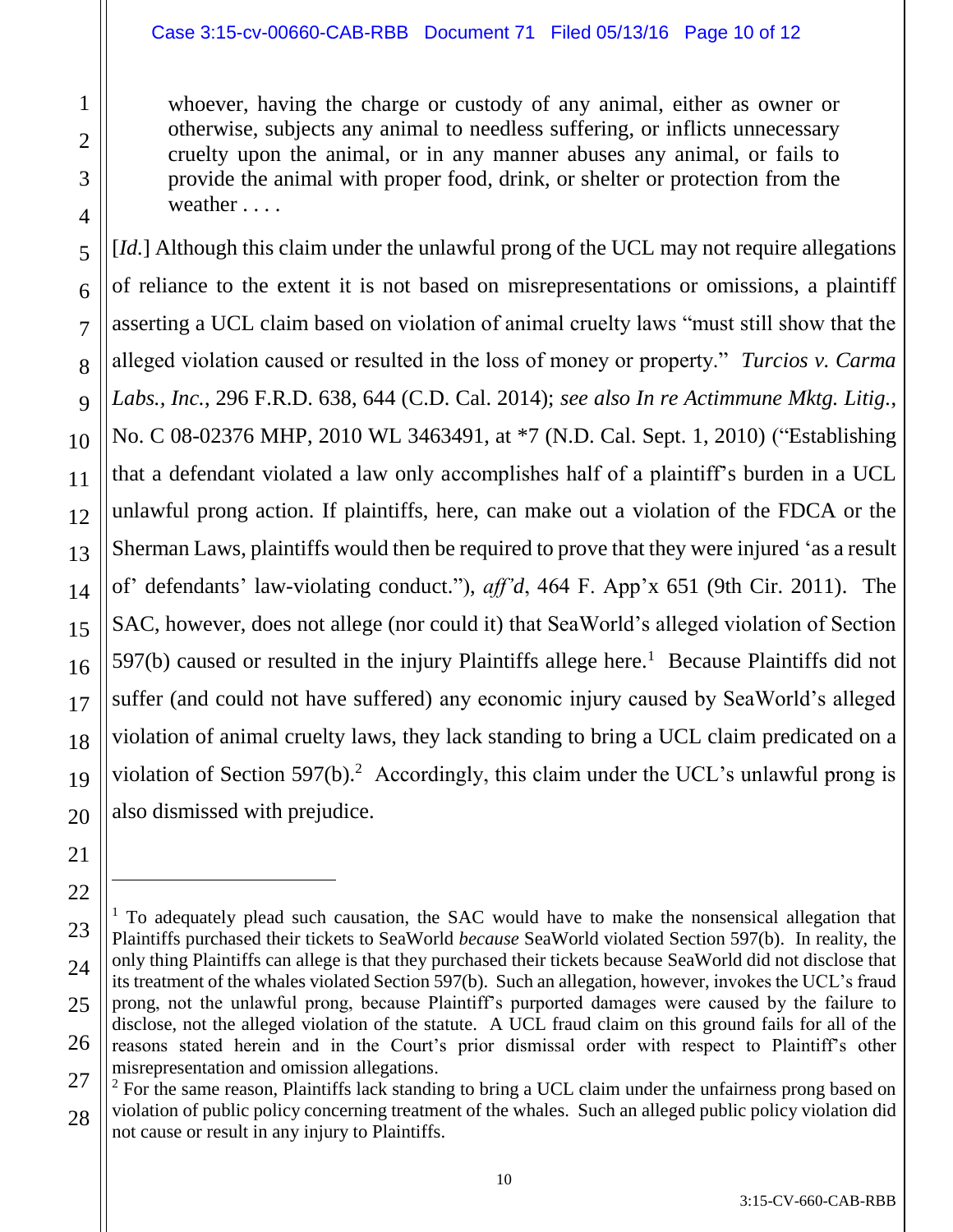1

2

3

4

5

6

7

17

18

19

20

21

 $\overline{a}$ 

## **B. Orlando Class and San Antonio Class Claims**

The SAC reasserts a claim under FDUTPA on behalf of the Orlando Class and a claim under TDTPA on behalf of the San Antonio Class. The SAC also reasserts the unjust enrichment claim on behalf of both classes. In opposition to SeaWorld's motion to dismiss the FAC, Plaintiffs spent less than four of the thirty-two pages of their brief on these claims, and the Court ultimately dismissed these claims for the same reasons it dismissed the San Diego Class' claims.

8 9 10 11 12 13 14 15 16 Although Plaintiffs now dedicate a much more substantial portion of their brief to these claims, the SAC asserts no new substantive factual allegations unique to these claims.<sup>3</sup> Thus, any arguments in Plaintiffs' opposition here either were rejected by the Court when it dismissed the FAC, or are new legal arguments that Plaintiff could have made in its prior opposition brief. In other words, Plaintiffs effectively ask the Court to reconsider its prior order on these claims, but in light of the absence of new factual allegations in the SAC, none of Plaintiffs' arguments justify such reconsideration.<sup>4</sup> Accordingly, the FDUTPA, TDTPA, and unjust enrichment claims are dismissed for the same reasons set forth in the order dismissing the FAC.

## **V. Disposition**

For the reasons discussed above, SeaWorld's motion to dismiss is **GRANTED**. Because Plaintiffs have demonstrated an inability to remedy to the deficiencies identified by the Court in its order dismissing the FAC, including in particular their lack of standing

<sup>22</sup> 23 24 25 <sup>3</sup> The SAC includes only new allegations quoting various legal authority about the interpretation of FDUTPA. These allegations do not defeat a motion to dismiss. *See Lee*, 250 F.3d at 679. In addition, in the allegations specific to the FDUTPA claim, the SAC restates Plaintiffs' general allegations that SeaWorld failed to disclose "the truth" about the treatment of the whales and that Plaintiffs would not have bought tickets had they known such information. Allegations to this effect appeared throughout the FAC and are not new to the SAC.

<sup>26</sup> 27 28 4 *See generally Marlyn Nutraceuticals, Inc. v. Mucos Pharma GmbH & Co.*, 571 F.3d 873, 880 (9th Cir. 2009) (noting that "a motion for reconsideration should not be granted, absent highly unusual circumstances, unless the district court is presented with newly discovered evidence, committed clear error, or if there is an intervening change in the controlling law. A motion for reconsideration may not be used to raise arguments or present evidence for the first time when they could reasonably have been raised earlier in the litigation.") (internal quotation marks and citations omitted).